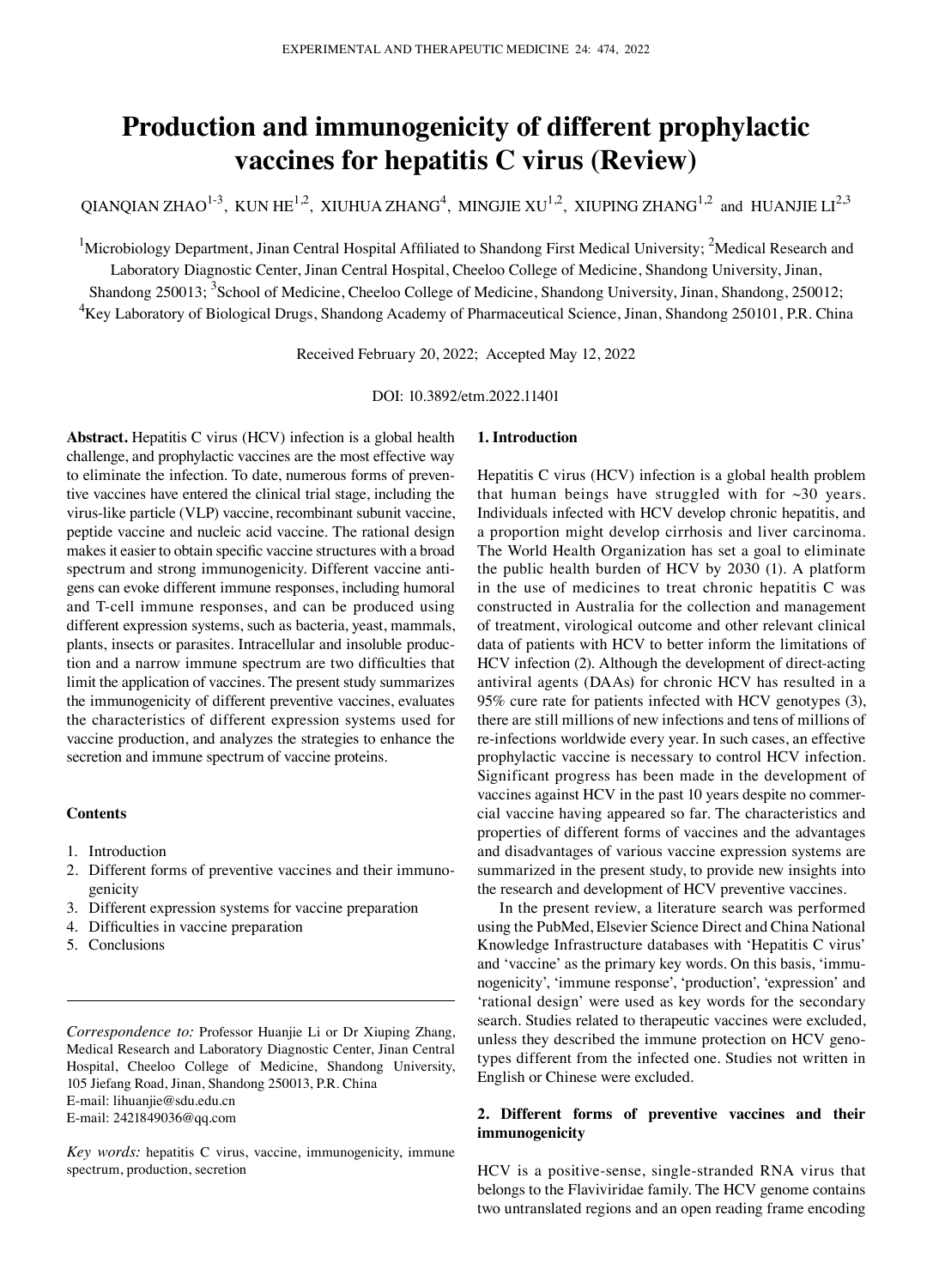structural proteins [core, envelope protein 1 (E1) and envelope protein 2 (E2)] and non‑structural proteins (p7, NS2, NS3, NS4A, NS4B, NS5A and NS5B) (Fig. 1) (4). The complete or partial genome has been used for vaccine preparation. Compared with the attenuated vaccine or inactivated vaccine prepared using live viruses, the preparation of vaccine using genetic engineering technology has further improved its safety and immunogenicity (5). Genetically engineered vaccines are widely used to prevent infection by various viruses (6). Different forms of genetically engineered vaccines have been developed, and their properties are summarized in Fig. 2.

*VLP vaccine.* The structural proteins of HCV can selfassemble into viral particles without infection *in vitro*. VLP vaccines can not only induce T-cell (CD4<sup>+</sup> and CD8<sup>+</sup>) immune responses, but also stimulate the formation of protective neutralizing antibodies (7,8). Research has found that different assembly forms lead to different particle sizes (diameter ranging from 30‑80 nm), in which only particles of a specific size (55‑60 nm in diameter) are infectious and can cause specific antibody responses (9). VLPs with the same gene sequence can be assembled into different structures in different expression systems. For example, VLP vaccines containing the same structural protein sequences have distinct immunogenicity due to the different glycosylation mechanisms in insect and mammalian cells  $(10,11)$ . This suggests that the composition of the sugar chain could affect the conformation of the whole virus particle. In addition, some chimeric VLPs have been widely used. To date, the hepatitis B virus (HBV) core protein (12), the small (S) envelope protein of HBV (13), and papaya mosaic virus coat protein (PapMVCP) (14) have been fused with partial or total sequences of HCV envelope protein to prepare VLP vaccines. However, the immunogenicity of chimeric VLPs is lower than that of vaccines prepared using HCV self‑proteins.

VLPs have been proven to induce protective immune responses against viruses without adjuvants, and some studies have shown that the use of adjuvants can significantly enhance the immunogenicity of VLP vaccines (15-17). Use of an anionic self-adjuvanting lipopeptide containing the Toll-like receptor 2 agonist Pam2Cys (E8Pam2Cys) enhanced the immunogenicity of VLPs composed of HCV structural proteins (core, E1 and E2) (15). The improvement in VLP and E2‑specific antibody responses in VLP + E8Pam2Cys vaccinated mice required up to three doses of non‑adjuvanted VLPs to match the antibody titers obtained with a single dose of VLPs formulated with this lipopeptide. Further research found that co‑formulation of this lipopeptide with VLPs could improve dendritic cell uptake and maturation, and could also induce better VLP‑specific interferon (IFN)‑γ‑mediated responses.

*Recombinant subunit vaccine.* The recombinant subunit vaccine is mainly concentrated in the envelope proteins E1 and E2 of the HCV, as the epitopes on the envelope proteins are important for virus invasion and neutralizing antibody identification (18,19). Recombinant subunit vaccines based on envelope proteins can inhibit viral infections by stimulating protective human neutralizing antibodies (HMAbs). Topological analysis showed that E1 is a multi-pass transmembrane protein (crosses the membrane three times) with most domains inside, and E2 is a single-pass transmembrane protein with most domains outside (Fig. 3A). Antigenic epitopes are concentrated in the E2 ectodomain due to the existence of binding sites for cellular factors such as CD81, scavenger receptor class B type I and claudin-1 (20-22). Antigen epitopes on the surface of the envelope protein seriously affect a broad spectrum of vaccines. HMAbs generated by conservative antigen epitopes (divided into linear and conformational epitopes) have a wide range of neutralization characteristics and can cross‑neutralize HCVs of different genotypes. HMAbs (AP33, 3/11, 95-2 and HCV-1) corresponding to the 412-423 amino acid (aa) linear epitope show extensive neutralizing activity against HCV pseudoparticles (HCVpp) of genotype 1-6 (Fig. 3B and C)  $(23)$ ; HMAbs (CBH2, HC11 and HC1) or antigen region 3 (AR3) corre‑ sponding to the conformational epitopes of two discontinuous sequences, 424‑443/523‑540 aa, or three discontinuous sequences, 394‑424/437‑447/523‑540 aa, can also widely neutralize HCVpp of genotypes 1‑6 (Fig. 3B and C) (24). Further experiements on virus‑escaping mutants showed that no virus escape body was found in antibody HC1 at different experimental concentrations of 0.05-100  $\mu$ g/ml (25). This indicated that the influence of the conformational epitope on the broad spectrum of the vaccine was greater than that of the linear epitope. The discovery that epitopes determine the broad spectrum of neutralizing antibodies will help in artificially designing specific vaccine structures to stimulate broadly neutralizing antibodies (26,27). Notably, not all epitopes could induce the production of protective neutralizing antibodies. The interfering antibody induced by the E2 region 434-446 aa does not have neutralizing activity; however, its binding to E2 can mask the binding of other neutralizing antibodies to the adjacent antigen epitope region 412-426 aa, thereby reducing the effective neutralizing activity corresponding to this epitope (28,29). Thus, elicitation of antibodies with interfering capacity should be avoided when producing an effective cross-neutralizing vaccine.

The epitopes of E2 are mostly concentrated in the ectodomain; therefore, the removal of the C-terminal transmembrane domain (TMD) has no significant effect on its immunogenicity (30). In addition, the truncated soluble E2, after removing hypervariable (HVR)1, HVR2 and intergenotypic variable region, can still be folded correctly, but the immunogenicity is reduced (31-33). Changing the glycosylation modification mode of the envelope protein also causes changes in its antigenicity and immunogenicity. A comparison of the two glycosylation modification modes in insect and mammalian cells showed that the sugar chain was essential for the immunogenicity of the E2 vaccine, but the complex sugar chain was not conducive to immunogenicity (34). Further research showed that insect E2 induced stronger neutralizing antibody responses against the homologous isolate used in the vaccine, but the two proteins elicited comparable neutralization titers against heterologous isolates (35). Adjuvants are required to exert the immunogenicity of recombinant subunit vaccines (36,37). Co-immunization with recombinant E2 vaccine and the saponin adjuvant QuilA, prepared by mammalian cells, can produce anti-E2 antibody titer much higher than that found using Freund's, monophosphoryl lipid A, cytosine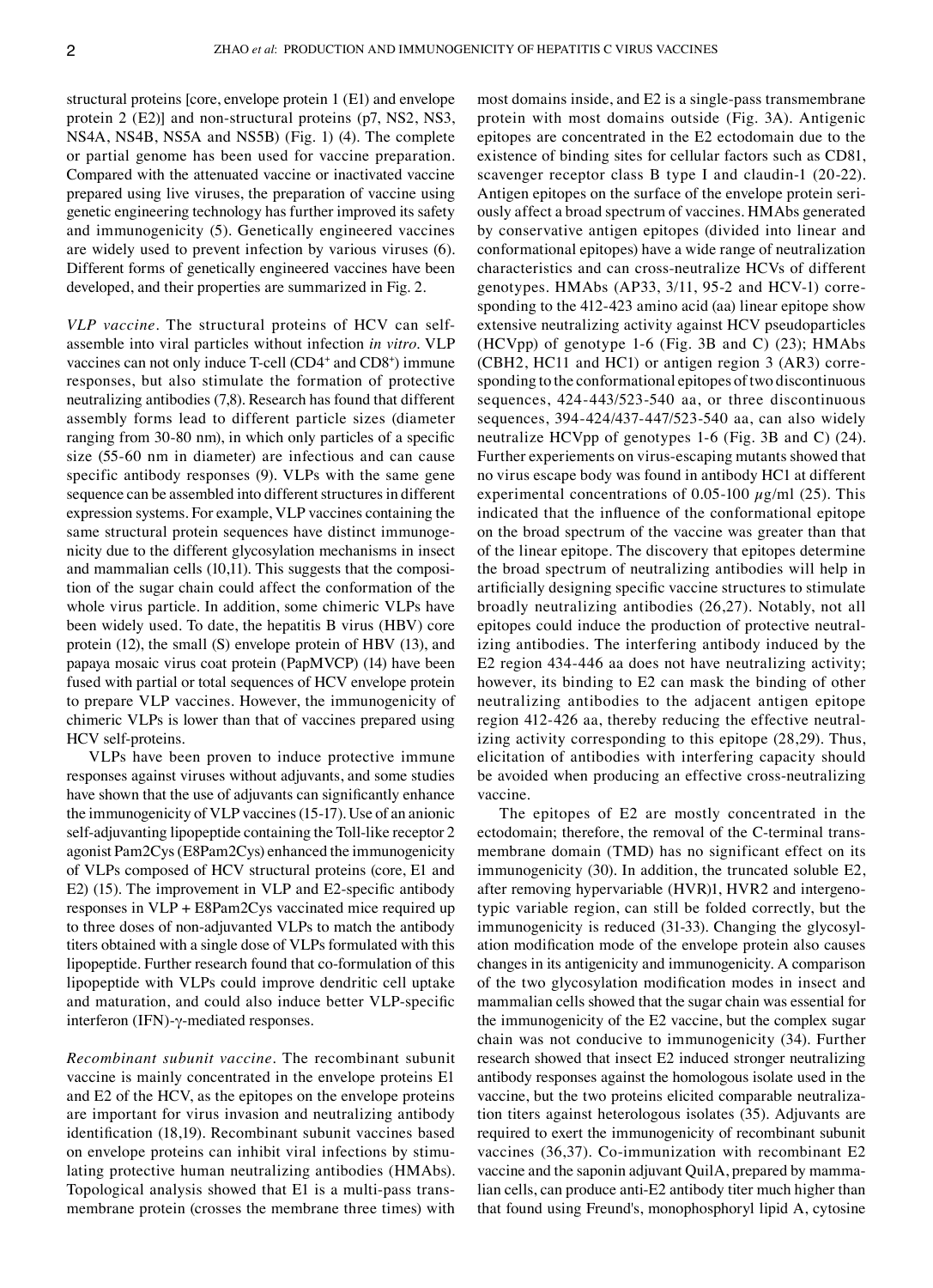

Figure 1. Structure and organization of hepatitis C virus genome and proteins using the NCBI reference sequence (NC 004102.1). The number above the sequence is the base position of all genes and the number below is the amino acid position of the corresponding proteins. 5'–UTR, 5' untranslated region; ORF, open reading frame; 3'‑UTR, 3' untranslated region; NS 2, 3, 4A, 4B, 5A and 5B, non‑structural proteins 2, 3, 4A, 4B, 5A and 5B; p7, hepatitis C virus non‑structural protein p7; E1, hepatitis C virus envelope protein 1; E2, hepatitis C virus envelope protein 2; CORE, core protein.



Figure 2. Comparison diagram of four different forms of HCV vaccine. The term composition indicates the key components from HCV or other viruses. Preparation refers to the evaluation of the expression level and the purification process. Immune response refers to humoral T-cell immune responses that are induced by the vaccine. Immunogenicity refers to all factors that contribute to the immunogenicity. Safety indicates the effects on the human body. HCV, hepatitis C virus; VLP, virus-like particle; PapMVCP-E2, papaya mosaic virus coat protein fused to HCV envelope protein 2; NS 3, 4A, 4B, 5A and 5B, non-structural proteins 2, 3, 4A, 4B, 5A and 5B; NSmut, non-structural protein mutation; HBV, hepatitis B virus; HBsAg-S-E1/E2, HBV surface antigen fused to HCV envelope protein 1/2; core, HCV core protein; E1, HCV envelope protein 1; E2, HCV envelope protein 2.

phosphorothioate guanine oligodeoxynucleotide (CpG ODN) or  $\alpha$ -galactosylceramide derivatives, and the effect of two adjuvant combinations (QuilA and CpG ODN) is better than that of a single adjuvant (36).

*Peptide vaccine.* Peptide vaccines with immunogenicity can be screened by constructing a phage expression peptide library or directly synthesized using cross‑neutralization epitopes, specific major histocompatibility complex class I epitopes and T helper cell epitopes. Such vaccines contain only limited epitopes and cannot stimulate a wide range of immune responses. In patients, after standard antiviral treatment, peptide vaccines can induce HCV‑specific T‑cell responses to enhance the sustained virological response and reduce relapse rates (38). However, the immunogenicity of vaccines can be enhanced by modification. For example, in one study, the affinity and immunogenicity of peptide vaccines were improved after the leucine at position 8 of

the cytotoxic T lymphocyte epitope of HCV core antigen (132-140 aa) was mutated to alanine  $(39)$ . A nano-polypeptide vaccine based on an NS3 polypeptide mixture can stimulate stronger CD4+ T‑cell responses and induce stronger CD8+ T‑cell immune responses than the NS3 polypeptide vaccine (40). In addition, the latest research showed that an overlapping peptide nanoparticle vaccine prepared based on the p7 protein successfully stimulated CD4<sup>+</sup> and CD8<sup>+</sup> T‑cell responses (41). This was the first study to demonstrate the immunogenicity of p7 as a vaccine target and provides a new idea for the preparation of peptide vaccines. Different application schedules and injection routes may also influence the immunogenicity of HCV peptide vaccines. In a phase I clinical trial for the dose and injection route of the HCV peptide vaccine IC41, when increasing the frequency of vaccinations from 4 or 6 to 8 or 16 times per cycle (16 weeks), and decreasing the time window from 4 weeks to 1 or 2 weeks, the T‑cell response rates, in particular the rates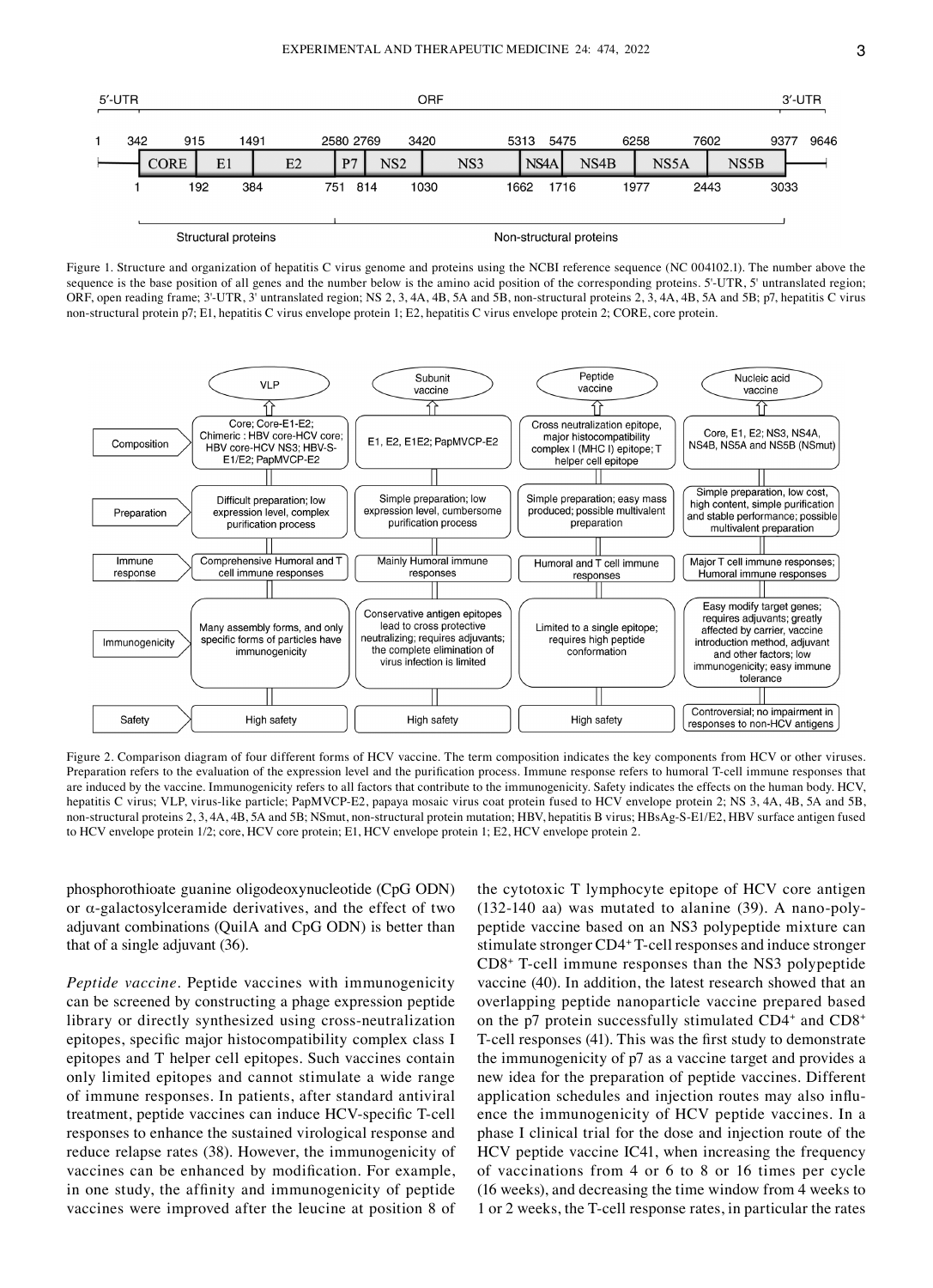

Conformational epitopes and corresponding HMAbs

Figure 3. Epitope distribution of envelope protein. (A) Topology analysis of envelope proteins E1 and E2. (B) Conserved epitope sites in the tertiary structure of the E2 ectodomain. (C) Conserved epitope sites and the corresponding HMAbs in the primary structure of E2. (B and C) Linear epitopes are highlighted in green, and two different conformational epitopes are highlighted in red and yellow, respectively. Other regions of E2 are presented in blue. Topology analysis using Protter online software (http://wlab.ethz.ch/protter/start/). Tertiary structure analysis using Expasy online software (https://swissmodel.expasy. org/interactive). Intra, intracellular domain; extra, extracellular domain; N‑glyco motif, N‑glycosylation motif; N‑term, N‑terminal; TMRs, transmembrane regions; HMAbs, human neutralizing antibodies; HCV‑1, hepatitis C virus‑1.

measuring CD8+ T‑cell function, were enhanced up to 2‑fold compared with previous studies using the same formulation of the IC41 vaccine (42‑44).

*Nucleic acid vaccine.* DNA vaccines are prepared based on the coding sequence of HCV structural proteins or non-structural proteins such as E1, E2, NS3, NS4A, NS4B, NS5A or inactivated NS5B (NSmut) gene. Viruses (adenovirus or vaccinia virus) and eukaryotic cytoplasmic particles are usually used as vaccine vectors. DNA vaccines made of structural protein‑coding sequences usually stimulate humoral immune responses and produce protective neutralizing antibodies (45), whereas vaccines derived from non‑structural protein sequences mainly sustain cellular immune responses. A prime-boost vaccine with chimpanzee-derived adenovirus‑3 NSmut and modified vaccinia Ankara NSmut could successfully induce CD4<sup>+</sup> and CD8<sup>+</sup> T-cell responses to all candidate HCV antigen epitopes, but its phase I clinical trial results showed that the candidate vaccine did not provide better protection against chronic HCV infection than the placebo (clinicaltrials.gov identifier: NCT01436357) (46). It was found that the relative frequency of CD4+, CD25+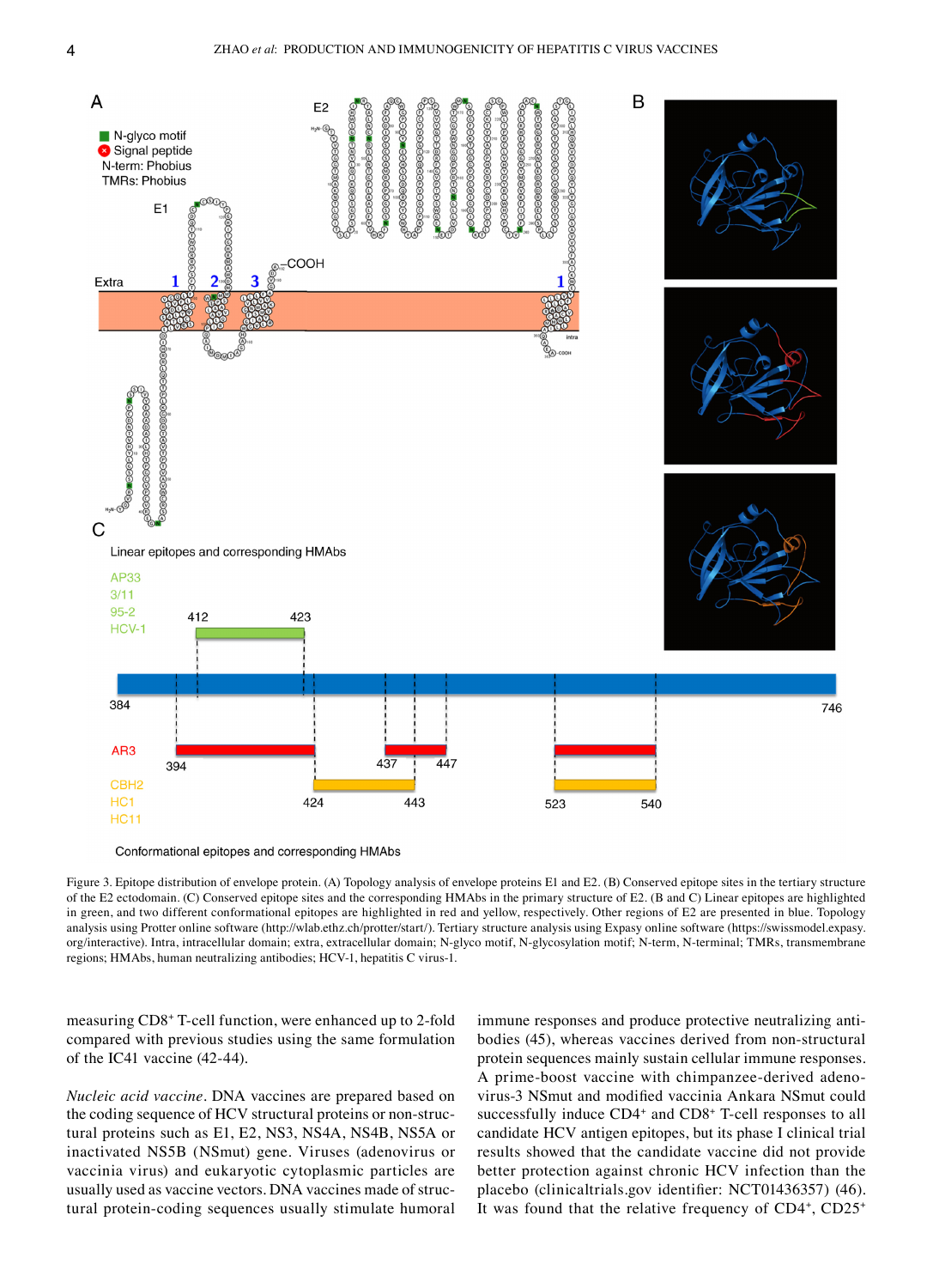and Foxp3+ regulatory T cells (Tregs) was increased in the blood and liver in patients with chronic persistent HCV infection even after successful DAA treatment (47,48). Tregs were demonstrated to attenuate vaccine-induced protective CD4+ and CD8+ T‑cell immune responses (49). Therefore, a novel HCV DNA vaccine, GLS‑6150, consisting of the DNA plasmid encoding adjuvant IFNL3 with DNA plasmids encoding the HCV non‑structural proteins (NS3/NS4A, NS4B and NS5A genes), reduced the frequency of Tregs and increased HCV‑specific T‑cell responses in a phase I clinical trial (NCT02027116) (50). Another study reported that the immunogenicity of a DNA vaccine mixture (vaccine cocktail) composed of conserved sequences of coding proteins of multiple HCV genotypes was much greater than that of DNA vaccines from a single genotype (51). The breadth and intensity of the T‑cell response have been improved, although clinical experiments have not yet been performed. Experiments on safety showed that the injection of DNA vaccines does not impair the ability of the body to respond to non‑HCV antigens (52).

*Rationally designed vaccine.* In the early stages of vaccine rational design research, neutralizing antibodies associated with specific virus clearance can be found by analyzing the antibody spectrum of the virus, and then specific immunogens can be rationally designed to facilitate the production of such antibodies. For example, reasonable design of a specific epitope in E2 can produce HC33.1 antibody with strong antiviral effect (53). A recent study successfully constructed an AP33 epitope structure simulant using an anti‑idiotypic method. In a mouse model, an antibody with the same recognition site and residue as AP33 was induced as an immunogen, and the antibody had the ability to resist HCV infection (54). This research opens up a new method for the rational design of vaccines. Limited by technology, the rational design thus far is restricted to linear epitopes and the analog design of conformational epitopes cannot be realized.

The rational design of conformational epitope vaccines must be based on an in‑depth study of protein structure and immune recognition information. Envelope glycoprotein E2 has a highly conserved neutralization surface that is not covered by the N-linked glycans and has three main overlapping neutralization sites: Antigen site 412, 434 and AR3. Although it is composed of highly conserved amino acid residues, its conformation is flexible (21). It is difficult to obtain ideal immune effects for peptides designed according to epitope sequences, possibly since they do not have the correct conformation. Analysis of the preferred conformation of the neutralization site provides a basis for the design of a conformational vaccine.

# **3. Different expression systems for vaccine preparation**

To date, candidate vaccine proteins composed of partial or complete protein sequences of HCV have been successfully produced in a variety of expression systems, such as mammalian and insect cells, *Pichia pastoris*, *Escherichia coli* expression systems, plant leaf expression systems, and even the parasitic host *Leishmania tarentolae*. The hosts and expression

vectors used in different expression systems are summarized in Table I.

*Eukaryotic expression system.* A number of in‑depth studies have focused on the preparation of HCV vaccines using eukaryotic expression system, as the recombinant vaccine protein is closest to the natural state of the vaccine and has post‑translational protein modifications such as glycosylation. Mammalian cell‑derived recombinant envelope proteins have been reported to have higher immunogenicity and human cell binding ability than those produced in yeast or insect cells (55,56). Different vaccine candidates have been successfully produced in mammalian cells, including Chinese hamster ovary (CHO) (57), COS-7 (57,58), Huh-7 (59,60) and human embryonic kidney 293T (13,61) cells. A comparison of envelope protein expression in COS‑7 and CHO cells showed two different expression patterns: The former prepared full-length protein with transient expression form, while the latter produced truncated target protein in a stable manner (58). This suggests that transient expression is more suitable for maintaining protein integrity than transient expression. The *Pichia pastoris* expression system has the advantages of low cost and simple operation for recombinant protein preparation. The structural proteins of the core, E1 and E2, have been prepared as subunits or VLP vaccines in *Pichia pastoris* under methanol induction, and the target proteins have antigenicity. However, size‑exclusion chromatography and SDS‑PAGE experiments have suggested that E2 is mainly produced in a dimer or polymer form (62). The fragment from 612 to 620 aa has been reported to be a dimerization sequence (63). The tendency to aggregate is probably an intrinsic property of HCV glycoproteins, which leads to low protein synthesis when using a non-viral vector (64). In fact, the maximum yield of HCV glycoproteins prepared using yeast cells was 35 mg/l. The yield of vaccine protein prepared by different hosts ranged from 1-10 mg, and the highest yield was 100 mg/l from *Drosophila* S2 cells with an expression cycle of up to 9 days. In recent years, some new expression systems have been attempted for simpler genetic manipulation, higher production levels and lower‑cost production. The HVR1/cholera toxin B subunit chimeric protein was expressed in *Nicotiana benthamiana* plants with a production of 6-80  $\mu$ g/g of leaf tissue (65). Core-E1-E2 VLPs were successfully generated by the *Leishmania* expression system (66). These vaccines will not be suitable for use in clinics until their safety and efficacy is confirmed.

*Prokaryotic expression system.* Owing to the lack of protein modification by prokaryotic cells, the immunogenicity of the vaccine in a prokaryotic expression system is relatively lower than that developed using eukaryotic cells. Most HCV vaccine proteins prepared using the *E. coli* expression system are in the form of inclusion bodies, and a few truncated envelope proteins can be released into the periplasmic space of host cells using signal peptides. The expression of the target protein accounts for 40-50% of the total bacterial protein (58). It has been found that the expressed core protein can also be assembled into particles *in vitro* (with a diameter of 60 nm) (67). In addition, due to the influence of bacterial and toxin proteins, the purification cost is relatively high.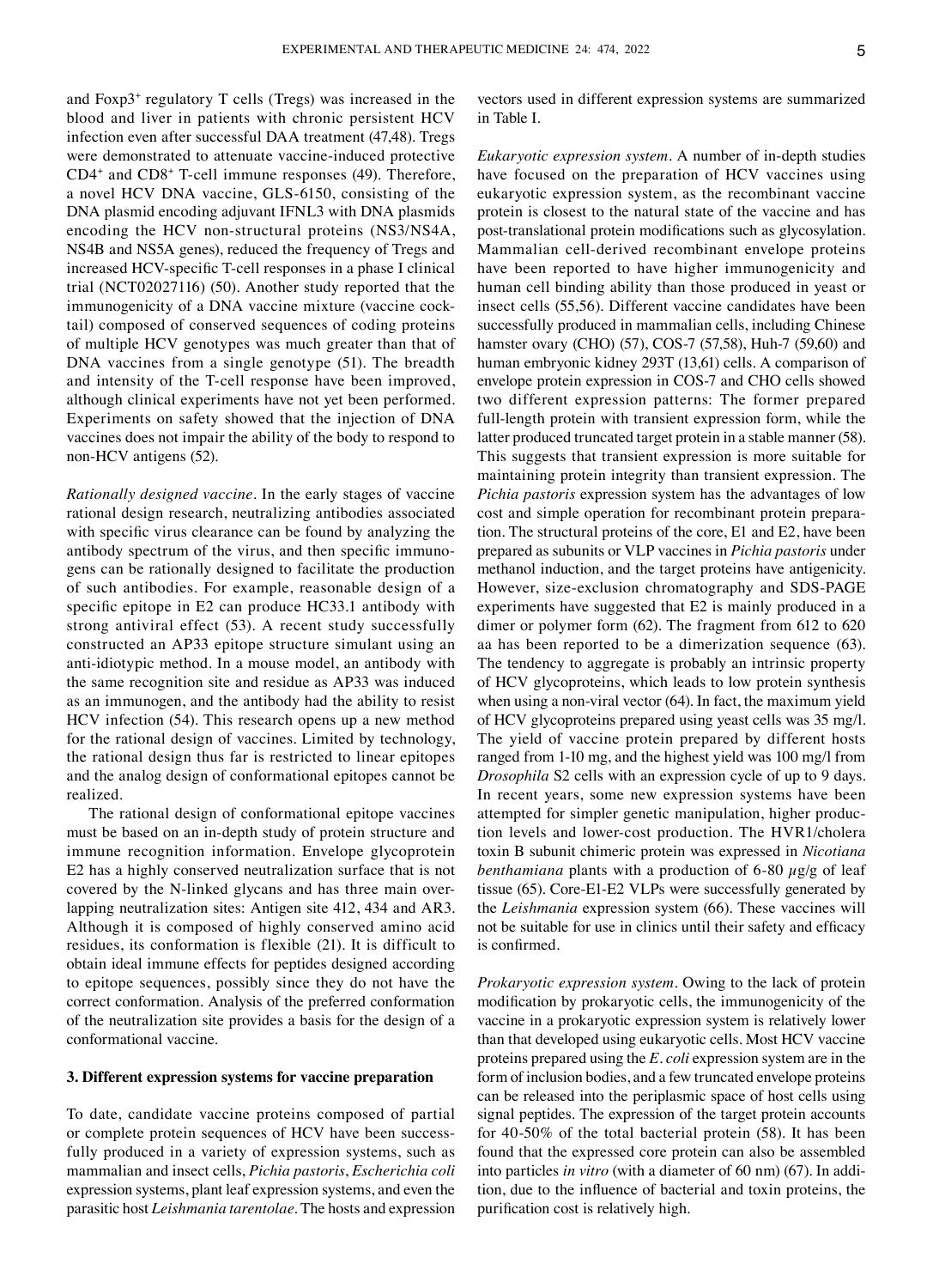| Expression<br>system      | Host cell line                     | Vector                     | Vaccine type               | Vaccine<br>antigen                                        | Expression<br>position              | Max.<br>expression<br>level           | (Refs.)  |
|---------------------------|------------------------------------|----------------------------|----------------------------|-----------------------------------------------------------|-------------------------------------|---------------------------------------|----------|
| Mammalian COS-7           |                                    | Plasmid                    | Subunit vaccine            | E2                                                        | In vivo/soluble                     | Not shown                             | (57, 58) |
| cells                     | <b>CHO</b>                         | Plasmid                    | Subunit vaccine            | E2                                                        | <i>In vivo</i> /soluble             | Not shown                             | (57)     |
|                           | Hun7                               |                            | Adenovirus Homozygous VLPs | Core-E1-E2                                                | In vivo/soluble                     | $4.75 - 8$ mg/l                       | (59,60)  |
|                           | 293T                               | Plasmid                    | Chimeric VLPs              | HBV S-E1<br>HBV S-E2                                      | In vitro/soluble                    | 5.51 mg/l                             | (13,61)  |
| Insect cells              | Spodoptera<br>frugiperda Sf9       | Adenovirus VLPs            |                            | Core-E1-E2                                                | In vivo/soluble                     | Not shown                             | (11)     |
|                           | Drosophila S2 cell Plasmid         |                            | Subunit vaccine            | E2                                                        | In vitro/soluble                    | $100$ mg/l                            | (34,68)  |
|                           |                                    |                            |                            | $E1-E2$                                                   |                                     | Not shown                             | (69)     |
| Yeast cells               | Pichia pastoris                    | Plasmid                    | <b>VLPs</b>                | Core-E1-E2                                                | In vivo/insoluble                   | Not shown                             | (70)     |
|                           |                                    |                            |                            | Core                                                      | In vitro/soluble                    | $1.61$ mg/ml                          | (71)     |
|                           |                                    |                            | Subunit vaccine            | $E1-E2$                                                   | In vivo/insoluble                   | $35$ mg/l                             | (72)     |
|                           |                                    |                            |                            | core                                                      | <i>In vivo</i> /soluble             | Not shown                             | (73)     |
|                           |                                    |                            |                            | core-E1                                                   | <i>In vivo</i> /soluble             | Not shown                             | (73)     |
|                           |                                    |                            |                            | core-E1-E2                                                | <i>In vivo</i> /soluble             | Not shown                             | (73)     |
|                           |                                    |                            |                            | E2 (384-650aa)                                            | In vitro/soluble                    | Not shown                             | (73)     |
|                           |                                    |                            |                            | E2 (384-746aa)                                            | In vivo/insoluble                   | Not shown                             | (73)     |
|                           |                                    |                            |                            | E2 (384-680aa)                                            | <i>In vitro/soluble</i>             | Not shown                             | (62)     |
| <b>Bacterial</b><br>cells | Escherichia coli                   | Plasmid                    | Subunit vaccine            | E2                                                        | <i>In vivo</i> /inclusion<br>body   | 41.6-50%/<br>total somatic<br>protein | (58, 74) |
|                           |                                    |                            |                            | PapMVCP <sub>27-215</sub> - <i>In vivo</i> /soluble<br>E2 |                                     | Not shown                             | (14)     |
|                           |                                    |                            | Homozygous<br><b>VLPs</b>  | core VLPs                                                 | In vivo/inclusion<br>body           | $10 \text{ mg/l}$                     | (67)     |
|                           |                                    |                            | Chimeric VLPs              | PapMVCP-E2                                                | In vivo/soluble                     | Not shown                             | (14)     |
|                           |                                    |                            | Peptide vaccine            | NS <sub>3</sub>                                           | In vivo/inclusion<br>body           | Not shown                             | (40)     |
|                           |                                    |                            |                            | p7                                                        | In vivo/inclusion Not shown<br>body |                                       | (41)     |
| Plant cells               | Nicotiana<br>benthamiana<br>plants | Tobacco<br>mosaic<br>virus | Subunit vaccine            | Cholera toxin B<br>subunit (CTB)-<br>E2 HVR1              | In vivo/soluble                     | 6-80 $\mu$ g/g of<br>leaf tissue      | (65)     |
| Parasite<br>cells         | Leishmania<br>tarentolae           | Plasmid                    | <b>VLPs</b>                | Core-E1-E2                                                | In vivo/insoluble                   | $4-6$ mg/l                            | (66)     |

Table I. Summary of different hepatitis C virus vaccine candidate expression systems.

HBV S‑E1, hepatitis B virus small envelope protein fused to hepatitis C virus envelope protein 1; PapMVCP‑E2, papaya mosaic virus coat protein fused to hepatitis C virus envelope protein 2; NS3, non-structural proteins 3; p7, hepatitis C virus non-structural protein p7; E1, hepatitis C virus envelope protein 1; E2, hepatitis C virus envelope protein 2; HVR1, hypervariable 1; VLP, virus-like particle.

## **4. Difficulties in vaccine preparation**

*How to prepare HCV vaccine protein in a soluble secretory form*. The vaccine protein, especially the envelope glycoprotein, is mainly expressed intracellularly and is insoluble through the addition of the signal peptide sequence during recombinant expression (71). It is generally believed that the strong hydrophobicity of the C-terminus of the E2 protein is the main reason for this (75,76). Therefore, several strategies have been developed to enhance protein secretion: i) Fusion preparation with proteins having strong secretory ability: The wild-type HBV S subviral particles used in current HBV vaccines can be efficiently secreted into the cell supernatant and are easily purified. Replacing the N-terminal TMD of the HBV S protein with the TMD of HCV E1 or E2, the chimeric HBV-HCV envelope proteins (E1‑S or/and E2‑S) can be effectively secreted, co‑expressed and assembled into VLPs [S+E1‑S, S+E2‑S and  $S+(E1-S+E2-S)$ ] with the wild-type HBV S protein (13). Unlike HCV VLPs, the chimeric HBV‑HCV VLPs could only induce a humoral immune response but not a T-cell immune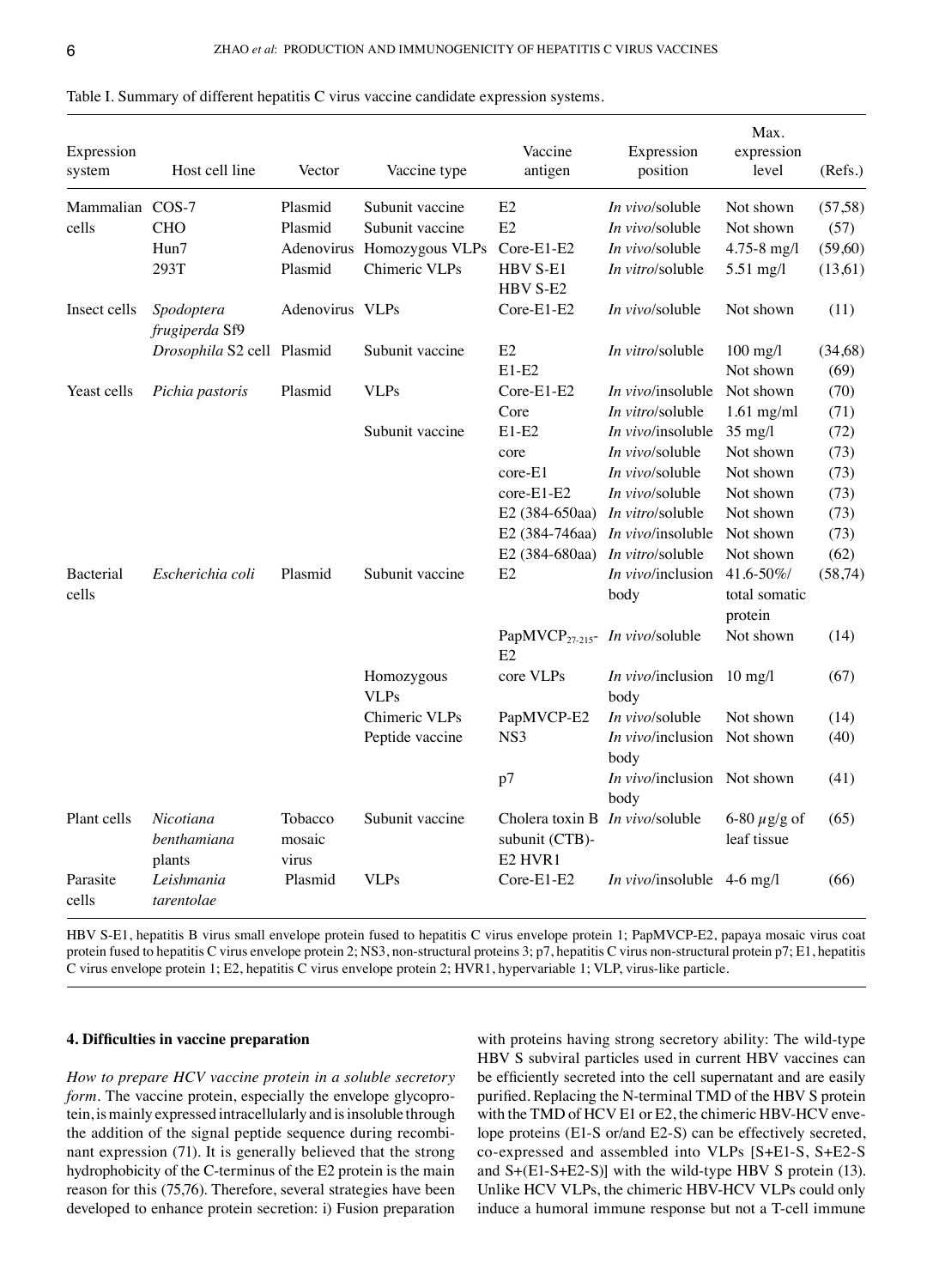response. ii) Optimization of the structure of the target protein: Following removal of the partial domain of the C-terminal to prepare a truncated envelope protein, the truncated E2 protein (384‑521 or 605‑680 aa) could be effectively secreted by *Pichia pastoris* cells, while intact E2 (384‑746 aa) was mainly located in the insoluble part of ruptured cells (73). This is in concordance with another study that found that C‑terminal truncated enveloped proteins could be efficiently secreted to the culture medium by mammalian cells (77). Further research demonstrated that the C‑terminus of E2 that began with aa 718 contained an endoplasmic reticulum retention signal (75,76), and topological analysis also showed that aa 718 was the beginning of the TMD (Fig. 3A). iii) Optimization of the signal peptide structure: When the α-factor signal peptide of the *Pichia pastoris* expression system was changed to the leader sequence of sucrose invertase 2, extracellular expression of E2 could be realized (62,72). However, the underlying mechanism remains unknown. In addition, using the 374‑383 aa of envelope protein E1 as a signal sequence, the E2 protein could be expressed and secreted by mammalian cells (78).

*How to widen the immune spectrum of a vaccine.* Due to a number of HCV genotypes, the vaccine that is usually effective for one genotype is ineffective for other genotypes. Therefore, broadening the spectrum of vaccines has become a research challenge. Based on the published literature, there are the following strategies to broaden the spectrum of vaccines: i) Selection of antigen epitopes with strong conservation. The appearance of broadly neutralizing antibodies (bNAbs) is important for the body to remove HCV infection (79). Analyzing the distribution characteristics of antigen epitopes in the tertiary structure of HCV E2 protein, it was found that the antigen epitopes near the receptor-binding amino acids were conserved and could easily produce extensive neutralizing antibodies. HMAbs represented by AP33, 3/11, 95-2 and HCV-1 bind to the 412-423 aa linear epitope (23), which can show extensive neutralizing activity against HCVpp of genotype 1‑6. CBH2, HC11, HC1 and other monoclonal antibodies bind to the conformational epitope composed of 424‑443 aa and 524‑540 aa sequences, which can widely neutralize the HCV 1-6 genotype (24). The molecular mechanism of the exact cell entry process for HCV remains undefined, however, and only limited antigen epitopes have been identified to this day. ii) The antigen sequences of multiple genotypes are combined to prepare a multi-antigen vaccine cocktail: A multi-antigen cocktail regimen created by comparing a DNA vaccine cocktail encoding genotype (Gt)1b and Gt3a NS3, NS4 and NS5B proteins elicited significantly higher T‑cell responses to Gt1b and Gt3a NS5B proteins than single‑genotype NS3/4/5B DNA vaccine (51). Obviously, the multi-antigen vaccine cocktail method is not suitable for VLPs and subunit vaccines, for which the correct conformation of the protein is necessary. iii) Rational designing of a conservative structure suitable for multiple genotypes: Structure-based vaccine designs have been successfully used in influenza virus, human immunodeficiency virus and other variable viruses for the purpose of optimizing the presentation of key conserved epitopes, masking sites using N-glycans or stabilizing the conformations of the envelope glycoproteins (80,81). Similarly, the E2 antigen, in which a mutation H449P was designed to stabilize the conformation of a conservative immunogen domain D in the internal fluidity neutralization surface, successfully induced bNAbs with cross-neutralizing activities against HCVpp of the 1b, 2a, and 4a genotypes (27). Analyzing the sequence or structure of cross-neutralizing antibodies, the corresponding epitope structure simulant was designed using anti‑idiotypic technology. The immunogenic effectiveness of AP33 linear epitope mimics has been confirmed in mouse models (54) and the design of structural epitope mimics is the development direction of this strategy.

# **5. Conclusions**

An effective vaccine for HCV is, essentially, an antigen that elicits immune responses to key conserved epitopes. In the present review, the composition, immunogenicity, advantages and disadvantages of all different types of vaccines were summarized and compared, and it was found that the source of antigen determines the immunogenicity of vaccine. Structural proteins are involved in the invasion of the virus into host cells and are used in preference to stimulate the humoral immune response of the host. Non‑structural proteins are mainly involved in virus replication and cause specific T‑cell immune responses. HCV can be divided into a number of genotypes due to its genetic variability. The conserved key epitopes form flexible conformation. Vaccines using the wild-type and full-length antigen cannot stimulate an ideal immune effect. Future research will still focus on improving the immunogenicity and broadening the spectrum of vaccines. Analysis and optimization of the epitope structure corresponding to some extremely effective neutralizing antibodies has significant guidance value for the correct conformational expression of vaccines. Therefore, the rational design, with structure as the purpose and function as the starting point, is the most effective way to obtain broad‑spectrum vaccines. In addition, the vaccine cocktail model can stimulate stronger and broader spectrum T-cell responses and has higher immunogenicity and a broader spectrum than vaccines from a single source.

Compared with other mature preparation technologies of viral vaccines, improving the preparation level of an HCV vaccine is also an important research direction in the future. By summarizing the preparation methods and levels using different expression hosts, it is indicated that deleting adverse protein domains, sampling the sugar chains, or constructing multivalent vaccines with proteins from other viruses, can effectively neutralize the insoluble characteristics of HCV self-proteins. Moreover, with the in-depth study of rational design, a new soluble protein structure may be obtained.

In conclusion, all these successful advances indicate that the high-level preparation of new vaccines with high immunogenicity and a broad spectrum is possible. Rational design will become the main focus in the future. At the same time, the present review indicates an urgent need for in‑depth research on the structure and function of HCV proteins. A new vaccine will be expected to completely eliminate new cases of HCV infection.

# **Acknowledgements**

Not applicable.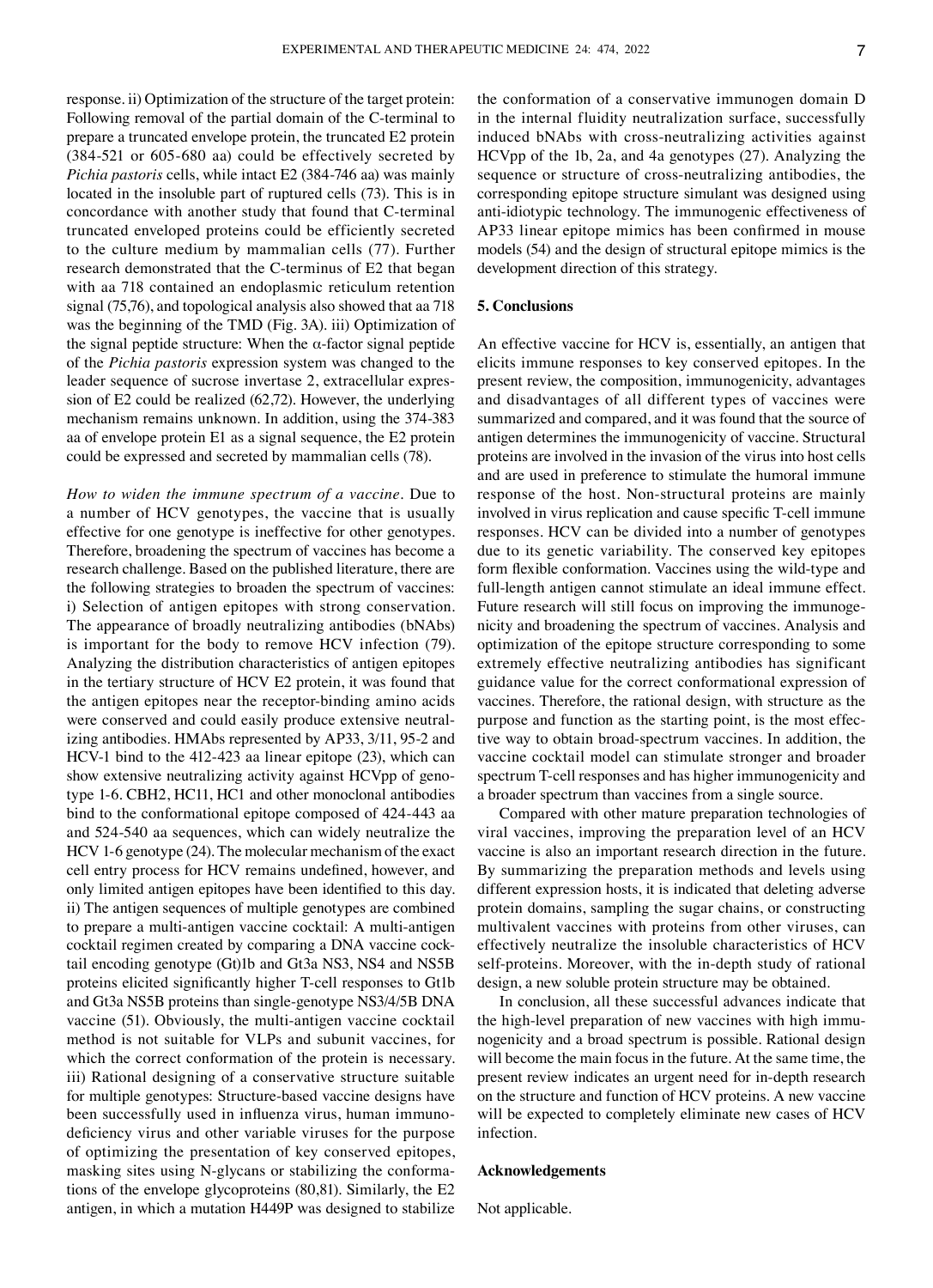# **Funding**

This present study was supported by the Shandong Key Research and Development Fund (grant no. 2018GSF121011), the Jinan Clinical Medical Science and Technology Innovation Fund (grant no. 201805066) and the High-Level Project Cultivation Fund of Jinan Central Hospital (grant no. 202105006).

# **Availability of data and materials**

Not applicable.

## **Authors' contributions**

QZ conceived the idea of this study and was a major contributor in writing the manuscript. KH, XHZ and MX assisted in writing the manuscript. XPZ and HL reviewed the literature. All the authors have read and approved the final manuscript. Data authentication is not applicable.

## **Ethics approval and consent to participate**

Not applicable.

## **Patient consent for publication**

Not applicable.

# **Competing interests**

The authors declare that they have no competing interests.

#### **References**

- 1. Duncan JD, Urbanowicz RA, Tarr AW and Ball JK: Hepatitis C Virus vaccine: Challenges and prospects. Vaccines (Basel) 8: 90, 2020.
- 2. Ramsay J, Marsh J, Pedrana A, Andric N, Norman R, Cheng W, Webb S, Zeps N, Bellgard M, Graves T, *et al*: A platform in the use of medicines to treat chronic hepatitis C (PLATINUM C): Protocol for a prospective treatment registry of real-world outcomes for hepatitis C. BMC Infect Dis 20: 802, 2020.
- 3. Falade‑Nwulia O, Suarez‑Cuervo C, Nelson DR, Fried MW, Segal JB and Sulkowski MS: Oral direct-acting agent therapy for hepatitis C virus infection: A systematic review. Ann Intern Med 166: 637-648, 2017.
- 4. Li D, Huang Z and Zhong J: Hepatitis C virus vaccine develop‑ ment: Old challenges and new opportunities. Natl Sci Rev 2: 285‑295, 2015.
- 5. Forns X, Bukh J and Purcell RH: The challenge of developing a vaccine against hepatitis C virus. J Hepatol 37: 684‑695, 2002.
- 6. BuonaguroL, TagliamonteM, TorneselloML and BuonaguroFM: Developments in virus‑like particle‑based vaccines for infectious diseases and cancer. Expert Rev Vaccines 10: 1569‑1583, 2011.
- 7. Murata K, Lechmann M, Qiao M, Gunji T, Alter HJ and Liang TJ: Immunization with hepatitis C virus-like particles protects mice from recombinant hepatitis C virus vaccinia infection. Proc Natl Acad Sci USA 100: 6753‑6758, 2003.
- 8. Christiansen D, Earnest-Silveira L, Grubor-Bauk B, Wijesundara DK, Boo I, Ramsland PA, Vincan E, Drummer HE, Gowans EJ and Torresi J: Pre-clinical evaluation of a quadrivalent HCV VLP vaccine in pigs following microneedle delivery. Sci Rep 9: 9251, 2019.
- 9. Gastaminza P, Dryden KA, Boyd B, Wood MR, Law M, Yeager M and Chisari FV: Ultrastructural and biophysical characterization of hepatitis C virus particles produced in cell culture. J Virol 84: 10999‑11009, 2010.
- 10. Matsuura Y, Harada S, Suzuki R, Watanabe Y, Inoue Y, Saito I and Miyamura T: Expression of processed envelope protein of hepatitis C virus in mammalian and insect cells. J Virol 66: 1425‑1431, 1992.
- 11. Baumert TF, Ito S, Wong DT and Liang TJ: Hepatitis C virus structural proteins assemble into virus like particles in insect cells. J Virol 72: 3827‑3836, 1998.
- 12. Mihailova M, Boos M, Petrovskis I, Ose V, Skrastina D, Fiedler M, Sominskaya I, Ross S, Pumpens P, Roggendorf M and Viazov S: Recombinant virus-like particles as a carrier of B‑ and T‑cell epitopes of hepatitis C virus (HCV). Vaccine 24: 4369‑4377, 2006.
- 13. Beaumont E, Patient R, Hourioux C, Dimier-Poisson I and Roingeard P: Chimeric hepatitis B virus/hepatitis C virus envelope proteins elicit broadly neutralizing antibodies and constitute a potential bivalent prophylactic vaccine. Hepatology 57: 1303‑1313, 2013.
- 14. Denis J, Majeau N, Acosta‑Ramirez E, Savard C, Bedard MC, Simard S, Lecours K, Bolduc M, Pare C, Willems B, *et al*: Immunogenicity of papaya mosaic virus‑like particles fused to a hepatitis C virus epitope: Evidence for the critical function of multimerization. Virology 363: 59‑68, 2007.
- 15. Chua BY, Johnson D, Tan A, Earnest‑Silveira L, Sekiya T, Chin R, Torresi J and Jackson DC: Hepatitis C VLPs delivered to dendritic cells by a TLR2 targeting lipopeptide results in enhanced antibody and cell-mediated responses. PLoS One 7: e47492, 2012.
- 16. Qiao M, Murata K, Davis AR, Jeong SH and Liang TJ: Hepatitis C virus‑like particles combined with novel adjuvant systems enhance virus‑specific immune responses. Hepatology 37: 52‑59, 2003.
- 17. Acosta-Rivero N, Poutou J, Alvarez-Lajonchere L, Guerra I, Aguilera Y, Musacchio A, Rodríguez A, Aguilar JC, Falcon V, Alvarez‑Obregon JC, *et al*: Recombinant in vitro assembled hepatitis C virus core particles induce strong specific immunity enhanced by formulation with an oil-based adjuvant. Biol Res 42: 41‑56, 2009.
- 18. Logan M, Law J, Wong JAJ, Hockman D, Landi A, Chen C, Crawford K, Kundu J, Baldwin L, Johnson J, *et al*: Native folding of a recombinant gpE1/gpE2 heterodimer vaccine antigen from a precursor protein fused with Fc IgG. J Virol 91: e01552-16, 2016.
- 19. Krapchev VB, Rychlowska M, Chmielewska A, Zimmer K, Patel AH and Bienkowska-Szewczyk K: Recombinant flag-tagged E1E2 glycoproteins from three hepatitis C virus genotypes are biologically functional and elicit cross‑reactive neutralizing antibodies in mice. Virology 519: 33‑41, 2018.
- 20. Owsianka AM, Timms JM, Tarr AW, Brown RJ, Hickling TP, Szwejk A, Bienkowska‑Szewczyk K, Thomson BJ, Patel AH and Ball JK: Identification of conserved residues in the E2 envelope glycoprotein of the hepatitis C virus that are critical for CD81 binding. J Virol 80: 8695‑8704, 2006.
- 21. Tzarum N, Wilson IA and Law M: The neutralizing face of hepatitis C Virus E2 envelope glycoprotein. Front Immunol 9: 1315, 2018.
- 22. Kumar A, Hossain RA, Yost SA, Bu W, Wang Y, Dearborn AD, Grakoui A, Cohen JI and Marcotrigiano J: Structural insights into hepatitis C virus receptor binding and entry. Nature 598: 521‑525, 2021.
- 23. Desombere I, Fafi‑Kremer S, Van Houtte F, Pessaux P, Farhoudi A, Heydmann L, Verhoye L, Cole S, Mckeating JA, Leroux‑Roels G, *et al*: Monoclonal anti‑envelope antibody AP33 protects humanized mice against a patient‑derived hepatitis C virus challenge. Hepatology 63: 1120‑1134, 2016.
- 24. Wang Y, Keck ZY and Foung SK: Neutralizing antibody response to hepatitis C virus. Viruses 3: 2127‑2145, 2011.
- 25. Keck ZY, Saha A, Xia J, Wang Y, Lau P, Krey T, Rey FA and Foung SK: Mapping a region of HCV E2 that is responsible for escape from neutralizing antibodies and a core CD81-binding region that does not tolerate neutralization escape mutations. J Virol 85: 10451‑10463, 2011.
- 26. Guest JD and Pierce BG: Structure‑based and rational design of a hepatitis C Virus vaccine. Viruses 13: 837, 2021.
- 27. Pierce BG, Keck ZY, Wang R, Lau P, Garagusi K, Elkholy K, Toth EA, Urbanowicz RA, Guest JD, Agnihotri P, et al: Structure-based design of hepatitis C Virus E2 glycoprotein improves serum binding and cross-neutralization. J Virol 94: e00704‑20, 2020.
- 28. Kachko A, Frey SE, Sirota L, Ray R, Wells F, Zubkova I, Zhang P and Major ME: Antibodies to an interfering epitope in hepatitis C virus E2 can mask vaccine‑induced neutralizing activity. Hepatology 62: 1670-1682, 2015.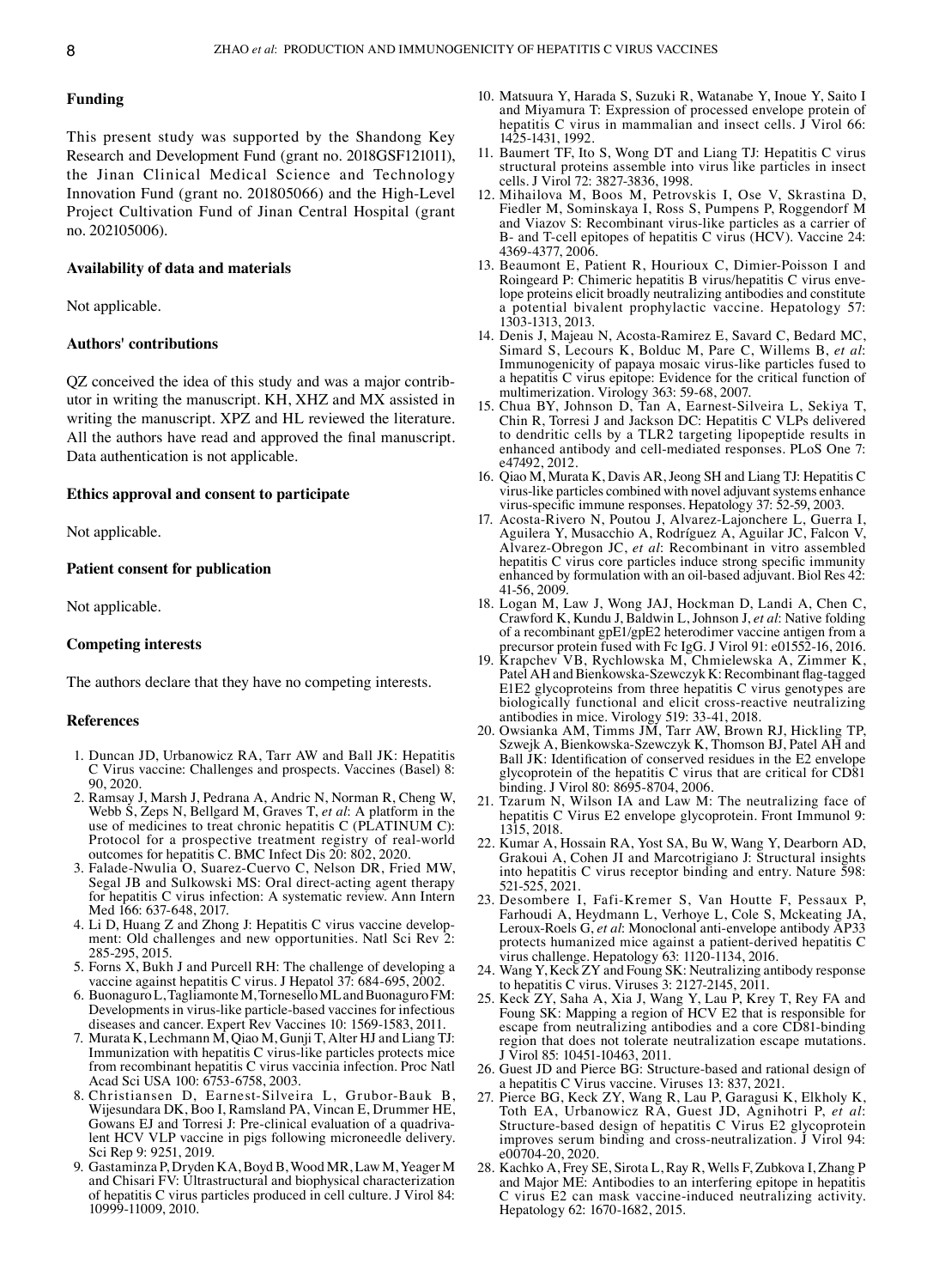- 29. Zhang P, Zhong L, Struble EB, Watanabe H, Kachko A, Mihalik K, Virata ML, Alter HJ, Feinstone S and Major M: Depletion of interfering antibodies in chronic hepatitis C patients and vaccinated chimpanzees reveals broad cross‑genotype neutralizing activity. Proc Natl Acad Sci USA 106: 7537‑7541, 2009.
- 30. Ruwona TB, Giang E, Nieusma T and Law M: Fine mapping of murine antibody responses to immunization with a novel soluble form of hepatitis  $\tilde{C}$  virus envelope glycoprotein complex. J Virol 88: 10459‑10471, 2014.
- 31. Vietheer PT, Boo I, Gu J, McCaffrey K, Edwards S, Owczarek C, Hardy MP, Fabri L, Center RJ, Poumbourios P and Drummer HE: The core domain of hepatitis C virus glycoprotein E2 generates potent cross‑neutralizing antibodies in guinea pigs. Hepatology 65: 1117‑1131, 2017.
- 32. McCaffrey K, Boo I, Owczarek CM, Hardy MP, Perugini MA, Fabri L, Scotney P, Poumbourios P and Drummer HE: An optimized hepatitis C virus E2 glycoprotein core adopts a func‑ tional homodimer that effciently blocks virus entry. J Virol 91: e01668‑16, 2017.
- 33. McCaffrey K, Boo I, Poumbourios P and Drummer HE: Expression and characterization of a minimal hepatitis C virus glycoprotein E2 core domain that retains CD81 binding. J Virol 81: 9584‑9590, 2007.
- 34. Li D, von Schaewen M, Wang X, Tao W, Zhang Y, Li L, Heller B, Hrebikova G, Deng Q, Ploss A, *et al*: Altered glycosylation patterns increase immunogenicity of a subunit hepatitis C virus vaccine, inducing neutralizing antibodies which confer protection in mice. J Virol 90: 10486‑10498, 2016.
- 35. Urbanowicz RA, Wang R, Schiel JE, Keck ZY, Kerzic MC, Lau P, Rangarajan S, Garagusi KJ, Tan L, Guest JD, *et al*: Antigenicity and immunogenicity of differentially glycosylated hepatitis C virus E2 envelope proteins expressed in mammalian and insect Cells. J Virol 93: e01403-18, 2019.
- 36. Naarding MA, Falkowska E, Xiao H and Dragic T: Hepatitis C virus soluble E2 in combination with QuilA and CpG ODN induces neutralizing antibodies in mice. Vaccine 29: 2910‑2917, 2011.
- 37. Frey SE, Houghton M, Coates S, Abrignani S, Chien D, Rosa D, Pileri P, Ray R, Di Bisceglie AM, Rinella P, *et al*: Safety and immunogenicity of HCV E1E2 vaccine adjuvanted with MF59 administered to healthy adults. Vaccine 28: 6367‑6373, 2010.
- 38. Wedemeyer H, Schuller E, Schlaphoff V, Stauber RE, Wiegand J, Schiefke I, Firbas C, Jilma B, Thursz M, Zeuzem S, *et al*: Therapeutic vaccine IC41 as late add‑on to standard treatment in patients with chronic hepatitis C. Vaccine 27: 5142‑5151, 2009.
- 39. Sarobe P, Pendieton CD, Akatsuka T, Lau D, Engelhard VH, Feinstone SM and Berzofsky JA: Enhanced in vitro potency and in vivo immunogenicity of a CTL epitope from hepatitis C virus core protein following amino acid replacement at secondary HLA-A2.1 binding positions. J Clin Invest 102: 1239-1248, 1998.
- 40. Filskov J, Mikkelsen M, Hansen PR, Christensen JP, Thomsen AR, Andersen P, Bukh J and Agger EM: Broadening CD4+ and CD8+ T cell responses against hepatitis C virus by vaccination with NS3 overlapping peptide panels in cross‑priming liposomes. J Virol 91: e00130‑17, 2017.
- 41. Filskov J, Andersen P, Agger EM and Bukh J: HCV p7 as a novel vaccine-target inducing multifunctional CD4<sup>+</sup> and CD8<sup>+</sup> T-cells targeting liver cells expressing the viral antigen. Sci Rep 9: 14085, 2019.
- 42. Firbas C, Boehm T, Buerger V, Schuller E, Sabarth N, Jilma B and Klade CS: Immunogenicity and safety of different injection routes and schedules of IC41, a Hepatitis C virus (HCV) peptide vaccine. Vaccine 28: 2397‑2407, 2010.
- 43. Firbas C, Jilma B, Tauber E, Buerger V, Jelovcan S, Lingnau K, Buschle M, Frisch J and Klade CS: Immunogenicity and safety of a novel therapeutic hepatitis  $C$  virus  $(HC\bar{V})$  peptide vaccine: A randomized, placebo controlled trial for dose optimization in 128 healthy subjects. Vaccine 24: 4343‑4353, 2006.
- 44. Klade CS, Wedemeyer H, Berg T, Hinrichsen H, Cholewinska G, Zeuzem S, Blum H, Buschle M, Jelovcan S, Buerger V, et al: Therapeutic vaccination of chronic hepatitis C nonresponder patients with the peptide vaccine IC41. Gastroenterology 134: 1385‑1395, 2008.
- 45. Yin D, Qi ZT, Yan S, Ding H, Hua X, Tong YM, Wang YZ, Liu Y, Xu FH and Zhao P: Study on the induction of mouse neutraliza‑ tion antibodies to HCVpp by HCV E2 DNA vaccines. Chin J Exp Clin Infect Dis (Electronic Version) 2: 24‑32, 2008 (In Chinese).
- 46. National Institute of Allergy and Infectious Diseases (NIH): Trial Evaluating Experimental Hepatitis C Vaccine Concludes. NIH, Bethesda, MD, 2019. https://www.niaid.nih.gov/ news-events/trial-evaluating-experimental-hepatitis-c-vaccineconcludes. Accessed July 8, 2021.
- 47. Shin EC, Sung PS and Park SH: Immune responses and immunopathology in acute and chronic viral hepatitis. Nat Rev Immunol 16: 509‑523, 2016.
- 48. Lu L, Barbi J and Pan F: The regulation of immune tolerance by FOXP3. Nat Rev Immunol 17: 703‑717, 2017.
- 49. Langhans B, Nischalke HD, Krämer B, Hausen A, Dold L, van Heteren P, Hüneburg R, Nattermann J, Strassburg CP and Spengler U: Increased peripheral CD4<sup>+</sup> regulatory T cells persist after successful direct‑acting antiviral treatment of chronic hepatitis C. J Hepatol 66: 888‑896, 2017 (In Albanian, English).
- 50. Han JW, Sung PS, Hong SH, Lee H, Koh JY, Lee H, White S, Maslow JN, Weiner DB, Park SH, *et al*: IFNL*3*‑adjuvanted HCV DNA vaccine reduces regulatory T-cell frequency and increases virus-specific T-cell responses. J Hepatol 73: 72-83, 2020.
- 51. Wijesundara DK, Gummow J, Li Y, Yu W, Quah BJ, Ranasinghe C, Torresi J, Gowans EJ and Grubor‑Bauk B: Induction of genotype cross-reactive, hepatitis C virus-specific, cell-mediated immunity in DNA-vaccinated mice. J Virol 92: e02133‑17, 2018.
- 52. Castellanos M, Cinza Z, Dorta Z, Veliz G, Vega H, Lorenzo I, Ojeda S, Dueñas‑Carrera S, Alvarez‑Lajonchere L, Martínez G, *et al*: Immunization with a DNA vaccine candidate in chronic hepatitis C patients is safe, well tolerated and does not impair immune response induction after anti‑hepatitis B vaccination. J Gene Med 12: 107‑116, 2010.
- 53. Pierce BG, Boucher EN, Piepenbrink KH, Ejemel M, Rapp CA, Thomas WD Jr, Sundberg EJ, Weng Z and Wang Y: Structure-based design of hepatitis C virus vaccines that elicit neutralizing antibody responses to a conserved epitope. J Virol 91: e01032‑17, 2017.
- 54. Cowton VM, Owsianka AM, Fadda V, Ortega-Prieto AM, Cole SJ, Potter JA, Skelton JK, Jeffrey N, Di Lorenzo C, Dorner M, *et al*: Development of a structural epitope mimic: An idiotypic approach to HCV vaccine design. NPJ Vaccines 6: 7, 2021.
- 55. Choo QL, Kuo G, Ralston R, Weiner A, Chien D, Van Nest G, Han K, Berger K, Thudium K, Kuo C, *et al*: Vaccination of chimpanzees against infection by the hepatitis C virus. Proc Natl Acad Sci USA 91: 1294-1298, 1994.
- 56. Rosa D, Campagnoli S, Moretto C, Guenzi E, Cousens L, Chin M, Dong C, Weiner AJ, Lau JY, Choo QL, *et al*: A quanti‑ tative test to estimate neutralizing antibodies to the hepatitis C virus: Cytofluorimetric assessment of envelope glycoprotein 2 binding to target cells. Proc Natl Acad Sci USA 93: 1759-1763, 1996.
- 57. Shi X, Cao F, Du Y, Hou L, Ji Y and Wang H: Protein expression and antigenicity detection of Hepatitis C virus envelope protein E2. Medical Journal of Chinese People's Liberation Army 27: 17‑19, 2002.
- 58. Dai Z, Li G, Xu Q, Yao L, Han X, Yang L and Chen W: Expression and Identification of Hepatitis C Virus Envelop Protein E2. J Sun Yat‑Sen Univ (Med Sci) 27: 83‑89, 2006 (In Chinese).
- 59. Earnest‑Silveira L, Chua B, Chin R, Christiansen D, Johnson D, Herrmann S, Ralph SA, Vercauteren K, Mesalam A, Meuleman P, *et al*: Characterization of a hepatitis C virus-like particle vaccine produced in a human hepatocyte‑derived cell line. J Gen Virol 97: 1865‑1876, 2016.
- 60. Earnest‑Silveira L, Christiansen D, Herrmann S, Ralph SA, Das V, Gowans EJ and Torres J: Large scale production of a mammalian cell derived quadrivalent hepatitis C virus like particle vaccine. J Virol Methods 236: 87-92, 2016.
- 61. Shu F, Lei YF, Lin F, Wang X, Li B, Zhang LJ, Dong K, Zhang HZ and Wei SH: Construction of eukaryotic expression vector for chimeric gene of hepatitis C virus neutralizing epitopes with hepatitis B virus S antigen and its expression in 293T cells. Chinese Journal of Biologicals 26: 795‑799, 2013.
- 62. Martínez‑Donato G, Capdesuñer Y, Acosta‑Rivero N, Rodríguez A, Morales‑Grillo J, Martínez E, González M, Alvarez‑Obregon JC and Dueñas‑Carrera S: Multimeric HCV E2 protein obtained from Pichia pastoris cells induces a strong immune response in mice. Mol Biotechnol 35: 225‑235, 2007.
- 63. Yagnik AT, Lahm A, Meola A, Roccasecca RM, Ercole BB, Nicosia A and Tramontano A: A model for the hepatitis C virus envelope glycoprotein E2. Proteins 40: 355‑366, 2000.